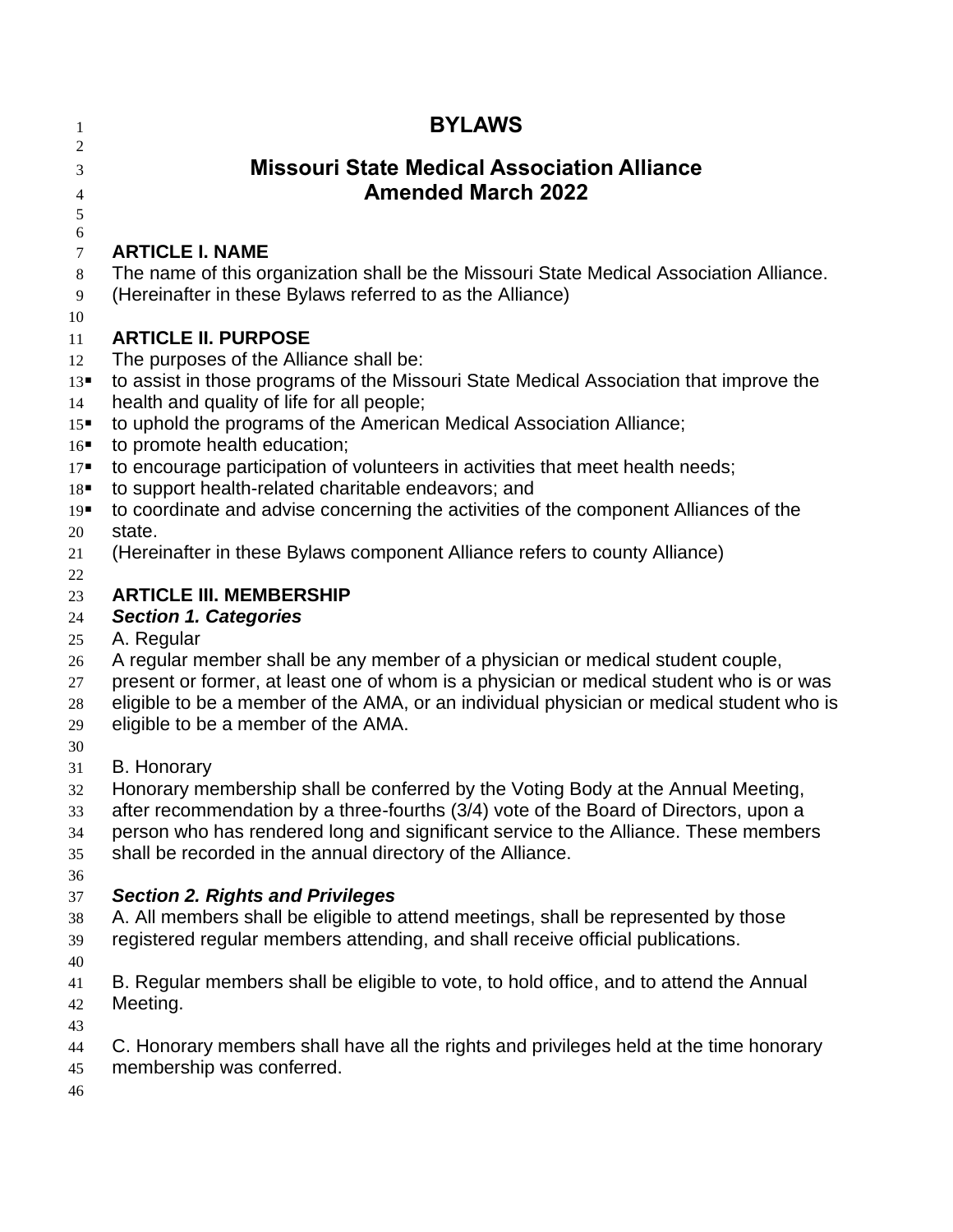#### *Section 3. Dues*

- A. Payment
- Annual dues shall be paid by each member of the MSMA Alliance, except honorary
- members who shall be exempt from payment of state dues.
- B. Amount
- Dues for regular members shall be determined by the Voting Body at the Annual
- Meeting and shall remain in effect until changed upon recommendation of the Board of
- Directors in consultation with the Finance Committee.
- C. Receipt
- 1. Each component Alliance shall collect and remit per capita dues payable to the state and national Alliances.
- 2. Dues shall be receivable by the state treasurer throughout the fiscal year.
- 3. Dues must be paid through the current fiscal year for the member to be in good
- standing.
- 

#### **ARTICLE IV. FISCAL YEAR**

- The fiscal year shall be from July 1 through June 30.
- 

## **ARTICLE V. ANNUAL MEETING**

- *Section 1. Definition*
- The MSMA Alliance shall hold an annual meeting of the membership to conduct
- business of the organization.
- 

### *Section 2. Composition, Duties, & Responsibilities*

- Voting members at the annual meeting, or by method determined by the Board of
- Directors, shall elect the officers and directors, with the exception of filling vacancies as
- prescribed in Article IX, Section 3 determine policy for the MSMA Alliance by, but not
- limited to, receiving and acting upon reports of the Board of Directors and by giving
- guidance to the Board of Directors; amending the Bylaws, the Rules of the Annual
- Meeting and Policy.
- 

# *Section 3. Annual and Special Meetings*

- Members of the MSMA Alliance shall meet annually at the time and place designated by
- the Board of Directors. Notice of time, place, and purpose of the annual meeting,
- together with the slate of nominees for all offices and positions to be filled at such
- annual meeting pursuant to these bylaws, shall be personally given or mailed or
- electronically transmitted, and posted to the official web site of the MSMA Alliance
- ("mailed" is defined throughout this document as: the United States mail, facsimile
- transmissions, and private mail carriers handling nationwide mail services; "electronic
- transmission" or "electronically transmitted" means any process of communication not
- directly involving the physical transfer of paper that is suitable for the retention, retrieval,
- and reproduction of information by the recipient) not less than thirty (30) days before the annual meeting.
- 
- Special meetings of the organization may be called by the president or upon written
- request of at least two-thirds (2/3) of the members of the Board of Directors, or at least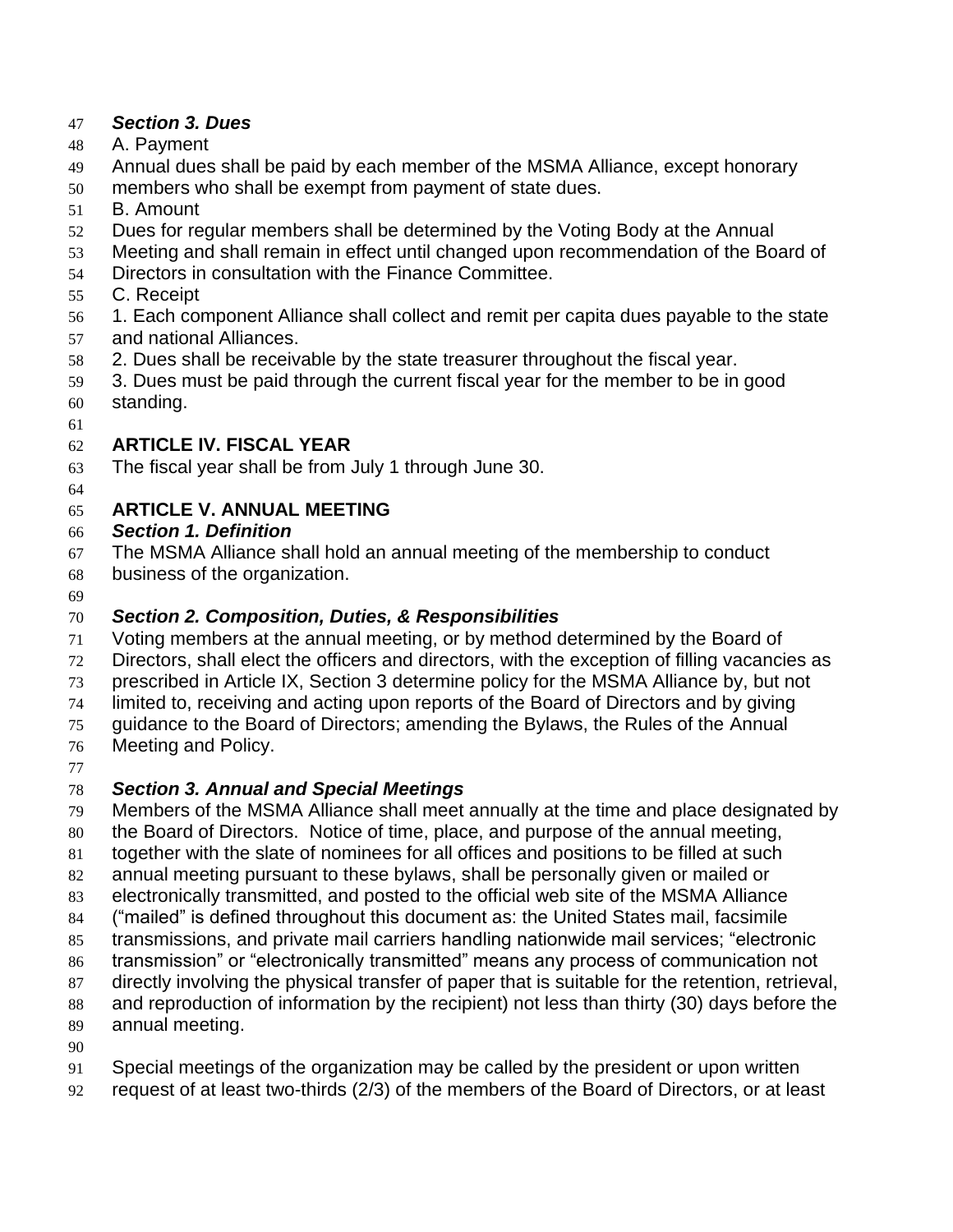- twenty-five (25) percent of the voting members of the organization. The purpose of
- such special meetings shall be stated with the written request. No business shall be
- transacted except that for which the meeting has been called. Notice of the time, place,
- and purpose of the meeting shall be given personally, mailed, or electronically
- transmitted to each member not more than thirty (30) days and not less than ten (10)
- days before the special meeting.
- 

#### *Section 4. Voting Procedures*

- A. Entitlement to Vote
- Each member in good standing shall be entitled to one vote.
- B. Election of Officers
- 104 1. Officers shall be elected by a majority vote.
- 2. There shall be no nominations from the floor for officers.
- C. Required Votes for All Other Matters
- The required votes for all other matters shall be as provided by law, these bylaws, and
- the adopted parliamentary authority.
- 

## *Section 5. Call*

- The Call to the Annual Meeting, together with a tentative program, shall be
- communicated preceding the Annual Meeting.
- 

## **ARTICLE VI OFFICERS**

#### *Section 1. Designations*

- A. Elected Officers
- The elected officers of the MSMA Alliance shall be a president, president-elect, up to
- four (4) vice presidents, secretary, and treasurer.
- 

# *Section 2. Eligibility for Office, Election and Term*

- The officers shall be elected together in the same year by eligible voting members at the
- Annual Meeting for a term of one (1) year, beginning at the close of the annual meeting at which such officers are elected and expiring at the close of the annual meeting at
- which such officers' successors are elected and assume office, or, if earlier, upon such
- 
- individual's resignation, death, or removal from office.
- 

# **A. General Eligibility:**

- 128 1. To be eligible for nomination as president-elect, a member shall have served on the Board of Directors for two (2) years.
- 2. To be eligible for nomination as secretary or treasurer, a member shall be a member
- in good standing.
- 3. All members in good standing shall be eligible for nomination as a Vice President.
- 

# *Section 3. Duties of Elected Officers*

- 1. President
- The president, who shall have the title of chair of the Board of Directors, and shall
- preside at all meetings of the Alliance and the Board of Directors. The president shall be
- responsible for seeing that the policies and directives of the membership and the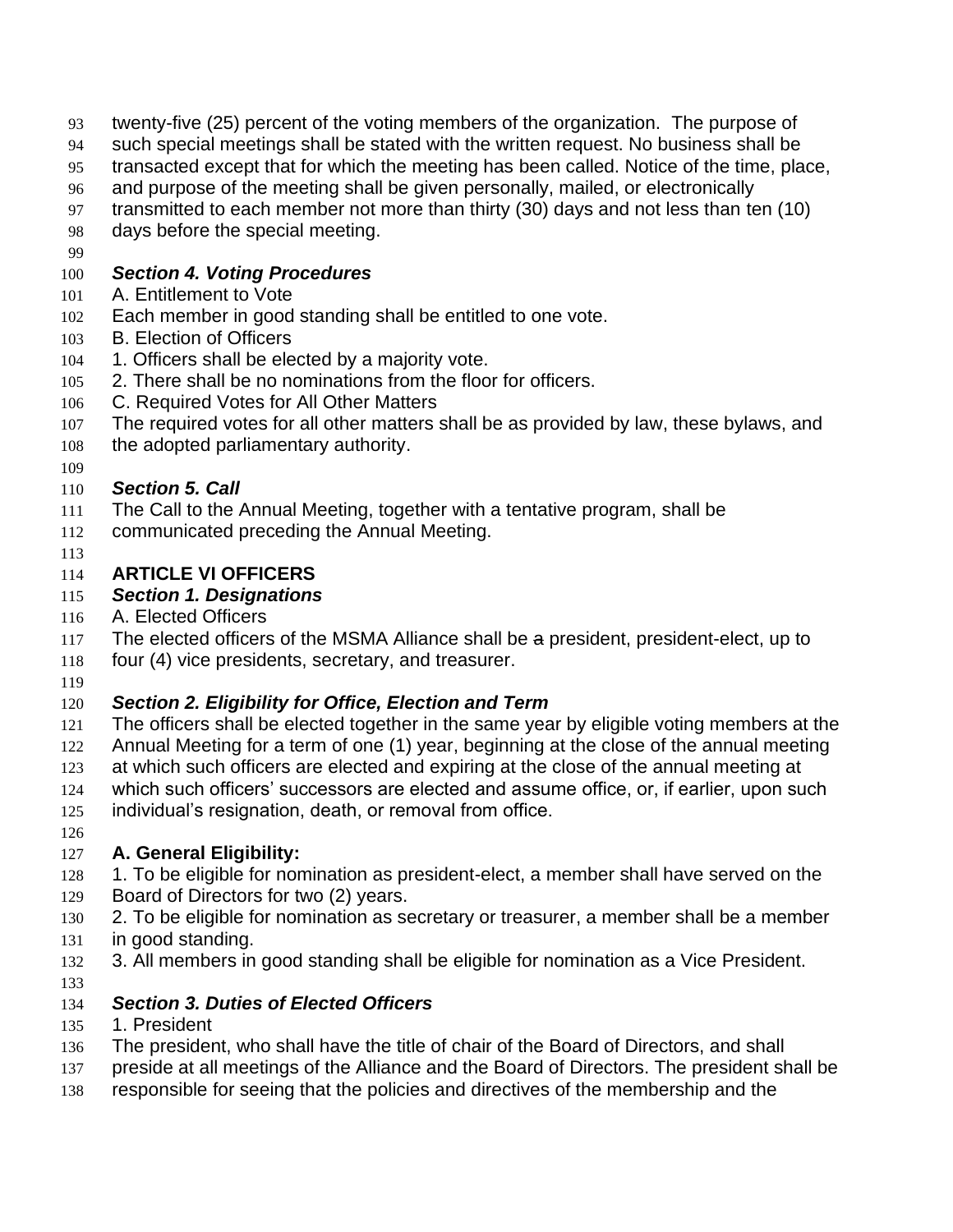actions of the Board of Directors are carried into effect, and for reporting to the members and to the Board of Directors on the conduct and management of the affairs of the MSMA Alliance. The president shall be an ex-officio member of all committees, except when nominating officers, and shall perform such other duties as are assigned by the Board of Directors or as prescribed elsewhere in these bylaws. The president may appoint advisors in consultation with the Board of Directors.

The president-elect shall assist the president in seeing that the policies and directives of

 the membership and the Board of Directors are carried into effect. The president-elect shall be ex-officio a member of all Committees, except when nominating officers

and shall perform such other duties as assigned by the Board of Directors or prescribed

- elsewhere in these bylaws.
- 

 The secretary shall be responsible for seeing that notices are issued of all meetings of the organization and Board of Directors and shall see that minutes of such meetings are

kept. The secretary shall be responsible for the custody of books, records and files, and

shall exercise the powers and perform such other duties usually incidental to the office

of secretary and shall exercise such other powers and perform such other duties as

- may be assigned by the president or Board of Directors.
- 

The Treasurer or other presidential designee shall be responsible for receipt and

custody of all monies of the MSMA Alliance and for the disbursement thereof as

- authorized; keeping of accurate accounts of monies received and paid out; and
- preparation and issuance of financial statements and reports. The treasurer shall
- exercise the powers and perform such other duties usually incidental to the office of
- treasurer, and shall exercise such other powers and perform such other duties as may
- be assigned by the president or Board of Directors. The treasurer or other presidential
- designee shall be chair of the Finance Committee.
- 

All officers shall conform to the Bylaws, the parliamentary authority of the MSMA

- Alliance, such other rules as the membership or Board of Directors shall adopt, the federal laws of the United States, and state laws of Missouri.
- 

#### **ARTICLE VII. NOMINATIONS, ELECTIONS, VACANCIES**

#### *Section 1. Nominations:*

The nominating committee shall be responsible for vetting candidates and slating the

officers. **The nominating committee, chaired by the Immediate Past President,** 

**shall be composed of the 3-5 elected members of the Governance Committee.**

#### *Section 2: Responsibilities:*

- The duties of the Nominating Committee shall be provided in the Procedures for
- Nomination.

The Nominating Committee shall present to the voting members at the Annual Meeting

of the MSMA Alliance (or to members in good standing by mail or electronic means if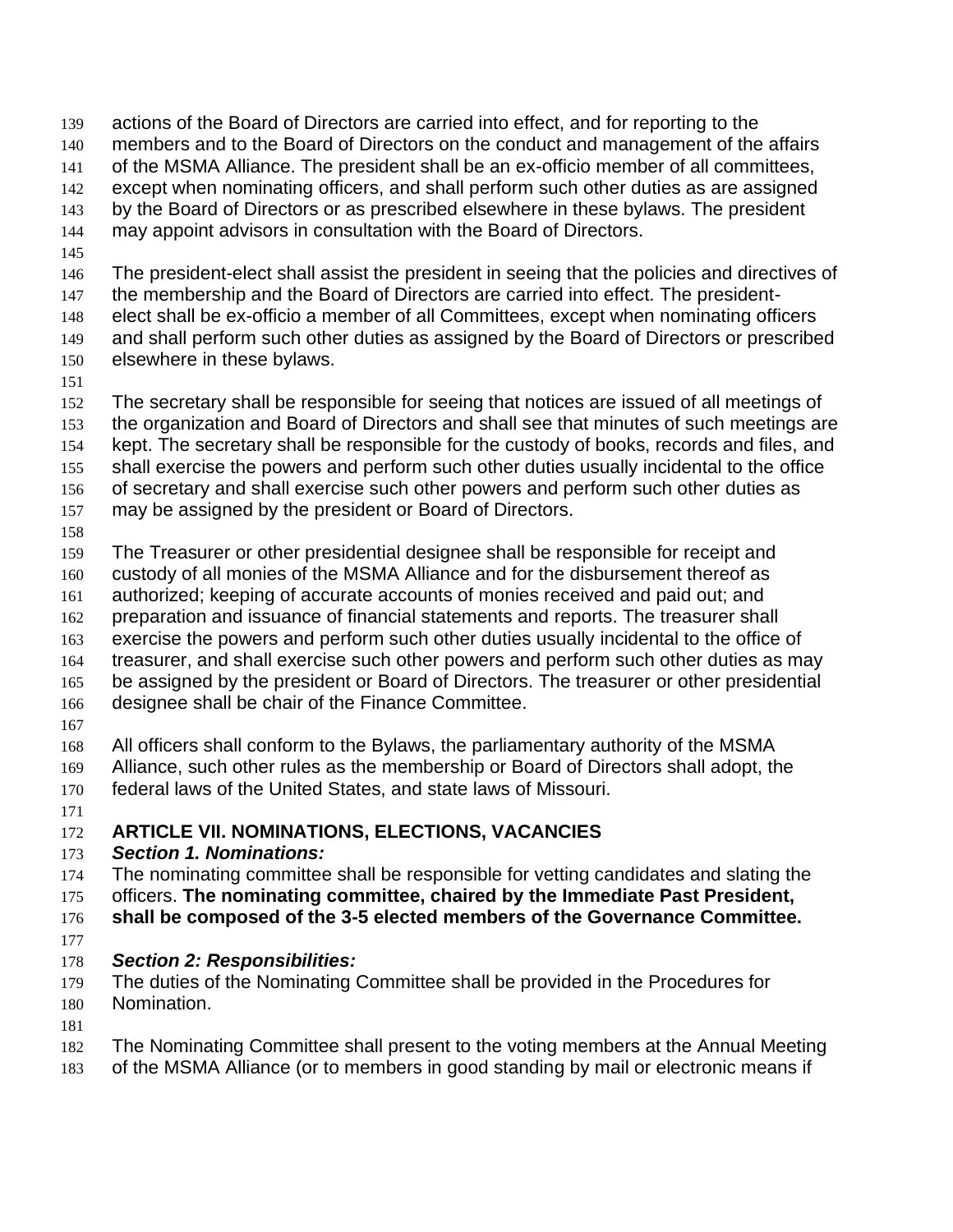- the election is held prior to the Annual Meeting) a single slate of nominees for the
- Officers and a ballot for the Nominating Committee.
- 
- The Nominating Committee shall conform to the Bylaws, Policies, the Procedures for
- Nomination, parliamentary authority of the MSMA Alliance, such other rules as the
- registered voting members at the Annual Meeting or Board of Directors shall
- adopt, federal laws of the United States, and state laws of Missouri.
- 

#### *Section 3: Confidentiality:*

- All activities involving vetting nominees and slating officers shall be confidential to the extent allowed by applicable law.
- 

#### *Section 4: Vacancies:*

- Any vacancies on the Nominating Committee may be filled by the president upon the recommendation of the Nominating Committee.
- 

#### **ARTICLE. VIII. BOARD OF DIRECTORS**

#### *Section 1. Powers, Responsibilities, and Accountabilities*

- The business and affairs of the MSMA Alliance shall be governed by the Board of Directors except as may be otherwise provided in these bylaws.
- 

#### *Section 2. Composition*

- The Board of Directors shall be the President, President-elect, Immediate Past
- President, Secretary, Treasurer and elected Vice Presidents. The Chairmen of appointed Committees shall serve as non-voting ex-officio members.
- 

# *Section 3. Term of Office and Vacancies*

- Members of the Board of Directors, shall serve for a term of one (1) year, beginning at
- the close of the annual meeting at which they are elected or appointed, and expiring at
- the close of the next annual meeting.
- 
- In the event of a permanent vacancy occurring by death, resignation, or otherwise, in
- the office of president, the president-elect shall immediately become president and
- serve until the close of the next annual meeting. If the president-elect succeeds to the
- presidency nine (9) months or more prior to the following annual meeting, the registered
- voting members, at the following annual meeting, shall elect another eligible person as
- president prior to the election of the president-elect.
- 
- In the event of a vacancy in the office of president-elect, the Board of Directors, at a
- regularly scheduled meeting or a special meeting called by the president for that
- purpose shall elect a president-elect from among the elected officers upon the
- recommendation of the Governance Committee for a term expiring at the close of the
- next annual meeting of the organization. Nine (9) months shall be considered a full year
- of service.
-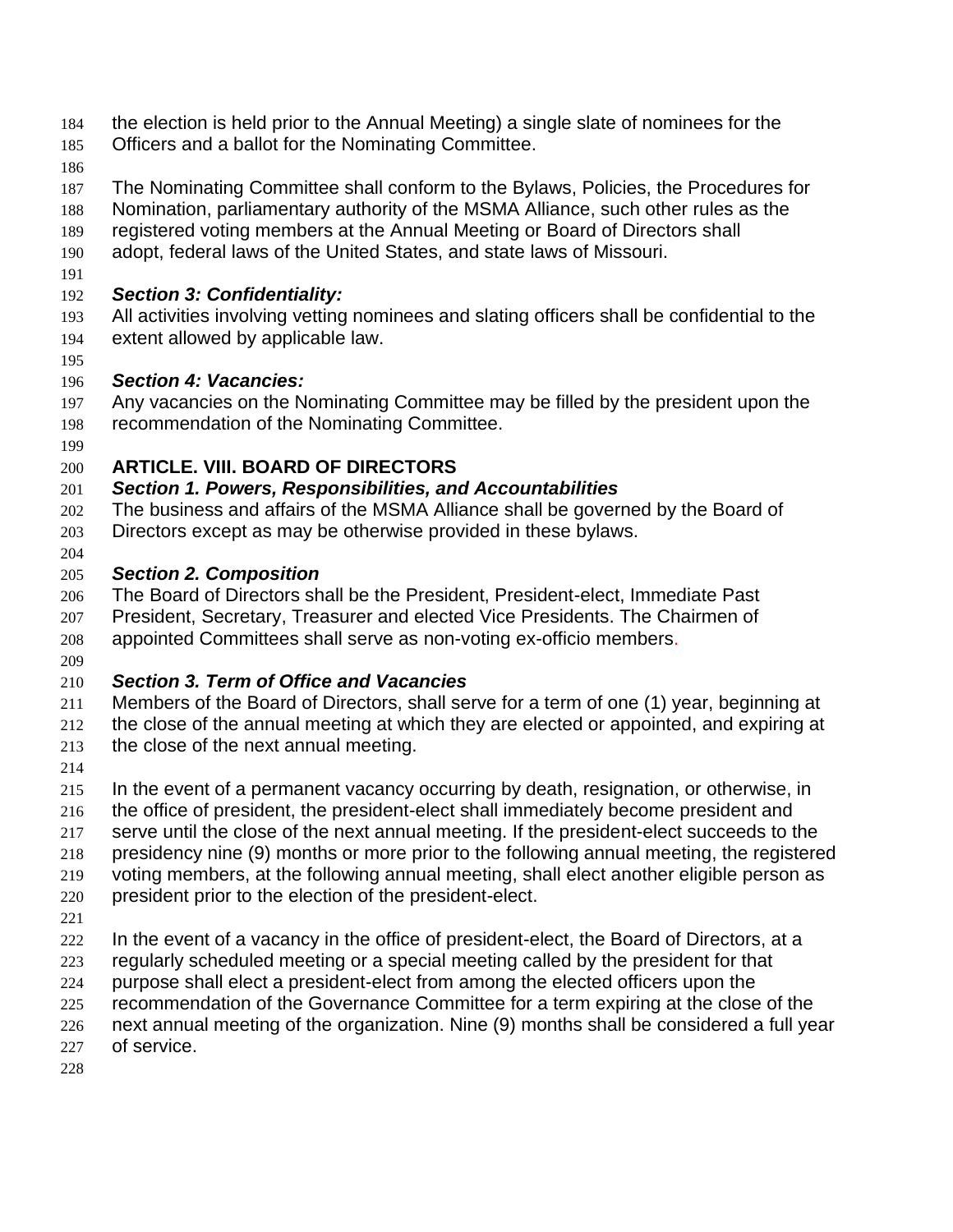In the event of a permanent vacancy occurring by death, resignation, or otherwise, in the positions of secretary, treasurer, or Vice President, the Board of Directors shall by a majority vote, fill the positions upon the recommendation of the Nominating Committee

- for a term expiring at the close of the next annual meeting of the organization. Nine (9)
- months shall be considered a full year of service.
- 

 In the event of a vacancy in the office of Immediate Past President, the remaining members of the Board of Directors, at a regular meeting or a special meeting called by the President for that purpose, shall elect an Immediate Past President, electing the most recent past president who is willing to serve. The Immediate Past President shall

- fulfill the duties prescribed for that office in these bylaws and in the Rules of Procedure for Nominations.
- 

In the event of a temporary absence or disability of the president, the president-elect

- shall preside at meetings of the organization and Board of Directors. The president-elect
- shall have such other powers and perform such other duties as may be assigned by the
- president or Board of Directors.
- 

# *Section 4. Duties*

 The Board of Directors shall conform to the Bylaws, Policy, Procedure for Nomination, parliamentary authority of the MSMA Alliance, and such other rules as the voting members at the Annual Meeting shall adopt, the federal laws of the United States, and

- the state laws of Missouri.
- 

# *Section 5. Regular Meetings*

 The Board of Directors shall meet in person or virtually no less than once a year. Notice of time, place and purpose of the meeting shall be given personally or mailed or electronically transmitted to each board member not less than ten (10) days before the meeting.

# *Section 6. Special Meetings*

 Special meetings may be called by the president. Special meetings shall be called by the president within fourteen (14) days upon written request of a majority of the members of the board of directors. The purpose and time of such meeting shall be stated with the request, and no business shall be transacted except that for which the meeting has been called. The location of the meeting shall be determined by the president. Notice of the time, place, and purpose of the meeting shall be given personally or mailed or electronically transmitted to each member of the board of

- 267 directors not less than two days before the meeting.
- 

# *Section 7. Quorum*

270 A majority of the members of the Board of Directors must be present (in person or

linked by telecommunication by means such that all members participating in the

meeting are able to hear one another) to constitute a quorum for transaction of

- business.
-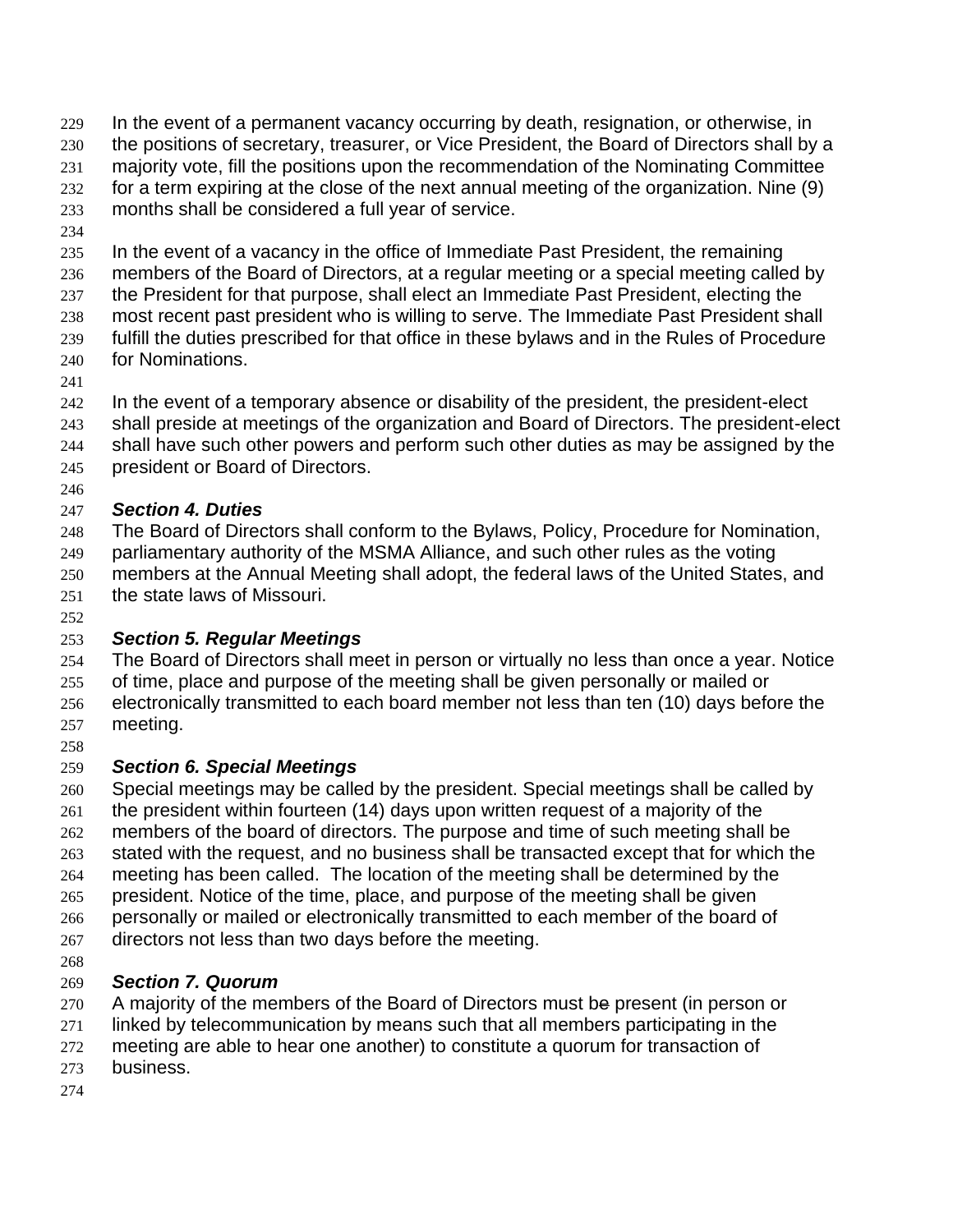#### **ARTICLE IX. COMMITTEES**

#### *Section 1. Designation*

- The committees of the MSMA Alliance shall be:
- 

Standing Committees

The Standing Committee shall be the Finance Committee, the Governance Committee,

- and the Membership Committee.
- 
- Task Forces
- Task Forces shall be appointed by the president in consultation with the Board of
- Directors for specific projects and specified time periods.
- 
- Operating Committees
- Operating Committees may be created by the President.
- 

## *Section 2: Appointments*

- Chairs, unless otherwise designated, of Standing Committees, Task Forces, and
- Operating Committees shall be appointed by the president.
- 

#### *Section 3. Composition*

- A. The Governance Committee shall include the Immediate Past President, the Secretary, and three (3) to five (5) additional members who are **elected by the membership.** The Governance Committee shall be responsible for organizational affairs. The Immediate Past President shall chair the Nominating Committee. The
- Secretary shall chair the section responsible for the Bylaws.
- 
- B. The Finance Committee may be chaired by the Treasurer or other Presidential designee and **may** have two to four additional members appointed by the President in collaboration with the Treasurer.
- 
- C. The Membership Committee shall be chaired by a Vice President and may have three (3) to five (5) additional members. In addition, the President may appoint 1) an MSMA Alliance member, who is a member of a Resident Physician couple and/or 2) a member of a Medical Student couple to serve on the Membership Committee.
- 
- D. Operating Committees and Task Forces shall be composed of a chair and at least two (2) additional members appointed by the President.

#### **ARTICLE X. PARLIAMENTARY AUTHORITY**

- The rules of parliamentary practice shall govern proceedings of the Alliance, subject to any special rules which have been or may be adopted.
- 

# **ARTICLE XI. AMENDMENTS**

- These Bylaws may be amended at the Annual Meeting by two-thirds (2/3) of those
- eligible and voting, a quorum being present, provided that previous notice has been
- given to all members of the Board of Directors not less than one (1) month prior to said